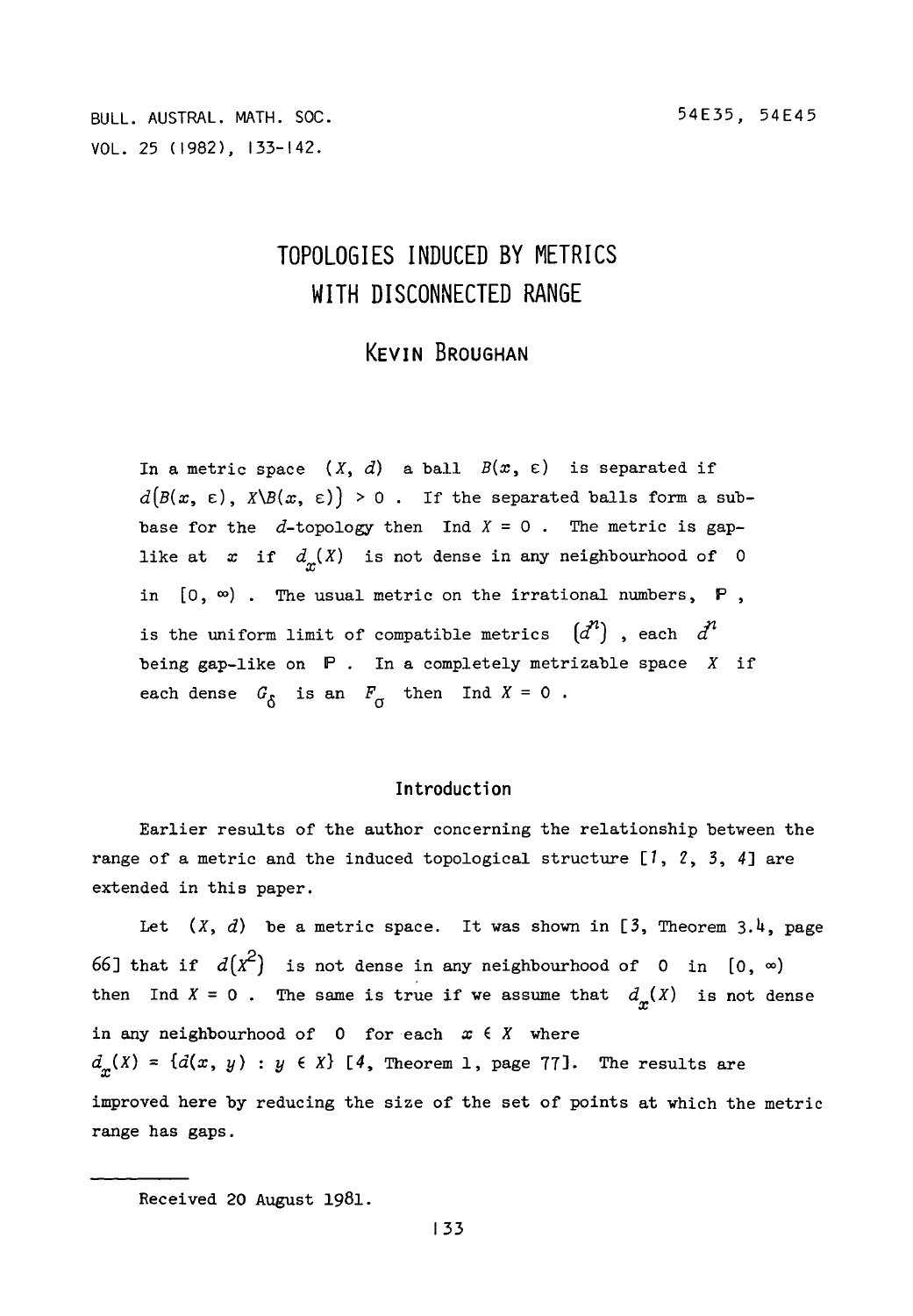Let  $\alpha$ ,  $\beta$  be in  $\mathbb R$  with  $0 \leq \alpha \leq \beta$ . We say d has a gap  $[\alpha, \beta]$ *at* x in X if  $d_n(X) \cap [\alpha, \beta] = \emptyset$ . We say d has a gap in  $[\alpha, \beta]$  at x if there exist r, s with  $\alpha \le r < s \le \beta$  such that d has a gap [r, s] at x. We say the ball  $B(x, \varepsilon)$  in X is separated if  $d(B(x, \varepsilon), X\setminus B(x, \varepsilon)) > 0$ . We say that the set  $B(x, \varepsilon)$  is a gap ball if there is a  $\delta > \varepsilon$  such that d has a gap  $[\varepsilon, \delta]$  at x. The metric d is gap-like at  $x$  if  $d_x(X)$  is not dense in any neighbourhood of 0 in  $\ddot{\omega}$  $[0, \infty)$ .

**[o, °°) .** It is shown that Ind  $X = 0$  if the separated or gap balls form a sub-<br>base for the d-topology (Theorem 1 or Corollary 2 respectively), or if there is a countable family of dense subsets of points at which the metric  $t_{\rm max}$  is a countable fapilo $f$  of dense subsets of points at which the metric  $\alpha$ range has a restricted gap nature (Theorem 3). An example is given to show that this same conclusion is about as false as it can be when the metric is gap like on a single dense set of points. It is then shown how gaps may be introducted into a metric range in the case where  $d_{\mu}(X)$  is not a neighbourhood of 0 in  $[0, \infty)$  for all x in X. The metric d is the uniform limit of a sequence of compatible metrics for which the set of all points at which at least one is gap-like is dense (Theorem 4). A better result is obtained for  $P$ , the irrational numbers, by making an explicit construction for which each metric in the convergent sequence is gap-like on all of  $P$  (Theorem 6). Finally an application of the metric value idea is given to prove that in a completely metrizable space  $X$ , Ind  $X = 0$  if each dense  $G_{\kappa}$  is an  $F_{\sigma}$  (Theorem 9).

#### Gaps in metric values

each dense G~ is an F (Theorem 9).

THEOREM 1. Let  $(X, d)$  be such that the separated balls form a subbase for the topology induced by  $d$ . Then Ind  $X = 0$ .

Proof. Let  $\varepsilon > 0$  be given. Let  $x \sim y$  if there exists  $x_0, \ldots, x_n$  in X with  $x_0 = x$ ,  $x_n = y$  and  $d(x_{i-1}, x_i) < \varepsilon$  for  $1 \leq i \leq n$ . Let the equivalence classes induced by this relation be denoted by  $E(\varepsilon) = [E(x, \varepsilon) : x \in X]$  where  $x \in E(x, \varepsilon)$ . Then each such class is a clopen subset of X. If  $0 < \delta < \varepsilon$  then  $E(\delta)$  refines  $E(\epsilon)$ .

The covers  $[E(1/n) : n \in \mathbb{N}]$  are clopen and discrete. Let  $x \in X$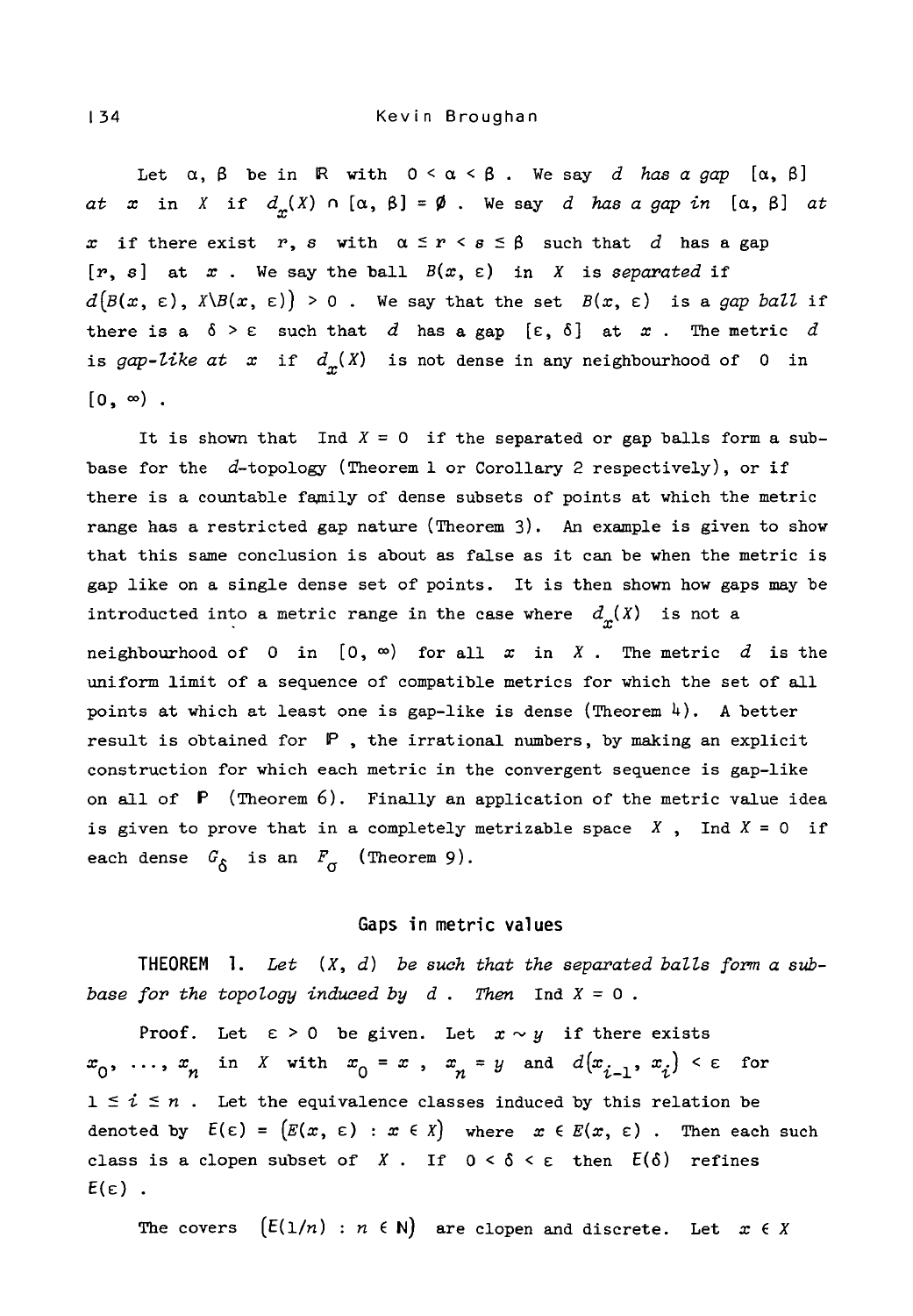and let  $\epsilon > 0$  be given. By hypothesis there are separated balls  $B(x_i, \delta_i)$ ,  $1 \leq i \leq n$ , satisfying

$$
x \in \bigcap_{i=1}^n B(x_i, \delta_i) \subset B(x, \epsilon) .
$$

Let

 $\mathcal{V} \subset \mathcal{V}$ 

$$
\beta = \min \{d(B(x_i, \delta_i), X \setminus B(x_i, \delta_i)) : 1 \leq i \leq n\}.
$$

Then

$$
E(x, \beta) \subset \bigcap_{i=1}^n B(x_i, \delta_i) .
$$

Therefore the sets  $\{E(x, \beta) : x \in X, \beta \ge 0\}$  form a base for the topology generated by  $d$  and so by [6, Theorem 5, page 291], Ind  $X = 0$ . //

COROLLARY 2. If the set of gap balls forms a sub-base for the topology then  $Ind X = 0$ .

Proof. Each gap ball is separate. //

THEOREM 3. Let  $(X, d)$  be a metric space. Suppose there exist two sequences  $(\alpha_n)$ ,  $(\beta_n)$  of strictly positive monotonically decreasing real numbers with  $\alpha_n < \beta_n$  for all  $n \in \mathbb{N}$  and limit  $\beta_n = 0$  such that for each n the set

$$
D_n = \{x \in X : d \text{ has a gap in } [\alpha_n, \beta_n] \}
$$

is dense in  $X$ . Then  $Ind X = 0$ .

Proof. Let  $x \in X$  and  $\varepsilon > 0$  be given. Let  $n \in \mathbb{N}$  such that  $\beta_n < \varepsilon/2$ . Then there is a  $y \in D_n$  in  $B(x, \alpha_n)$ . Since d has a gap in  $[\alpha_n, \beta_n]$  at y there are real numbers r, s with  $\alpha_n \le r < s \le \beta_n$  such that d has a gap  $[r, s]$  at  $y$ . Then  $B(y, r)$  is a gap ball and  $x \in B(y, r) \subset B(x, \varepsilon)$ . This shows that the gap balls from a base for the topology generated by  $d$  and so, by Corollary 2, Ind  $X = 0$ . //

One might hope that the conclusion of Theorem 3 would follow if the metric space had a dense subset  $\;D\;$  with  $\;d_{\bm{x}}^{\phantom{\dagger}}(X)\;$  not dense in any neighbourhood of 0 in  $[0, \infty)$  for each x in D. The following example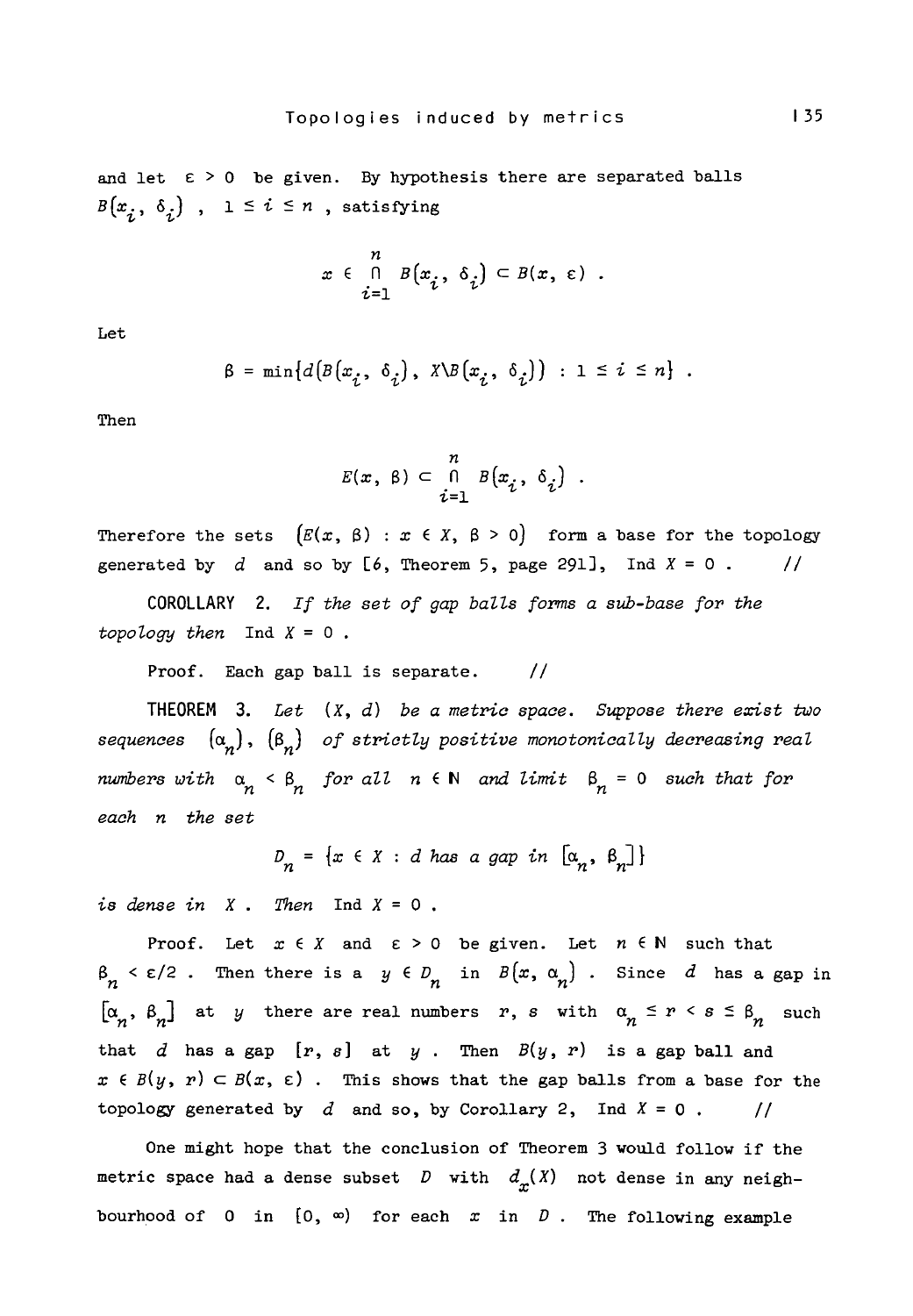shows that given any dimension (finite or transfinite) a metric space with this property can be constructed containing a closed subset having the given dimension. That is to say the hoped for result is very far from being true.

EXAMPLE 4. Let  $(X, \tau)$  be any metrizable space with no isolated points. Then there is a metric space  $(Y, d)$  with X homeomorphic to a closed subspace of Y and an open dense subset  $D \subseteq Y$  with  $d_i(Y)$  not dense in any neighbourhood of 0 for each  $y \in D$ .

Let  $Z = X \times X$  with the product topology and let d be any compatible metric on Z. Let  $\Delta = \{(x, x) : x \in X\}$  be the diagonal and let  $P = Z - \Delta$ . Let  $D \subset P$  be a maximal subset satisfying

$$
d(x, y) \geq \frac{1}{2}d(x, \Delta) + \frac{1}{2}d(y, \Delta)
$$

for all x and y in D with  $x \neq y$ . Then by [9, page 111],  $\partial P = \Delta$ . If  $Y = \Delta \cup D$ , and we represent the restriction of d to Y by d, then  $(Y, d)$  has the desired properties since, for x in  $D$ ,

$$
d_{\pi}(Y) \cap [0, d(x, \Delta)/4] = \{0\} .
$$

If  $(X, d)$  is such that  $d_r(X)$  is not a neighbourhood of 0 for each *x* in some dense set *D* it is possible to increase the size of the metric gaps at the cost of introducing a denumerable family of compatible metrics.

THEOREM 5. *Let (X, d) be a metric space. Let D X be a dense and such that for each x in D , d (X) is not a neighbourhood of* 0 *in*  $[\,0\,,\infty)$  . Then there exists a family  $\,[d^n\,:\,n\,\in\mathbb{N}]$  of compatible metrics *on X with the property that for each non-empty open set P there is an*  $n$  in  $N$  such that  $d^2$  is gap-like at  $x$  for some  $x$  in  $P$  .

Proof. Let  $B = \begin{pmatrix} B_n \end{pmatrix} = \begin{pmatrix} B_{\lambda n} : \lambda \in I_n, n \in \mathbb{N} \end{pmatrix}$  be a  $\sigma$ -discrete base for the topology on *X* generated by *d .* For each *B* in 8 choose an  $x = x_R \in B \cap D$ , an  $\epsilon > 0$  with  $B(x, 2\epsilon) \subset B$ , and a sequence of distinct points  $r_i$  + 0 in R with  $r_1$  <  $\varepsilon$ ,  $r_i$   $\nmid d_x(X)$ , and  $2r_{i+1}$  <  $r_i$  for all  $i$  in  $N$ . For each  $i$  in  $X$  let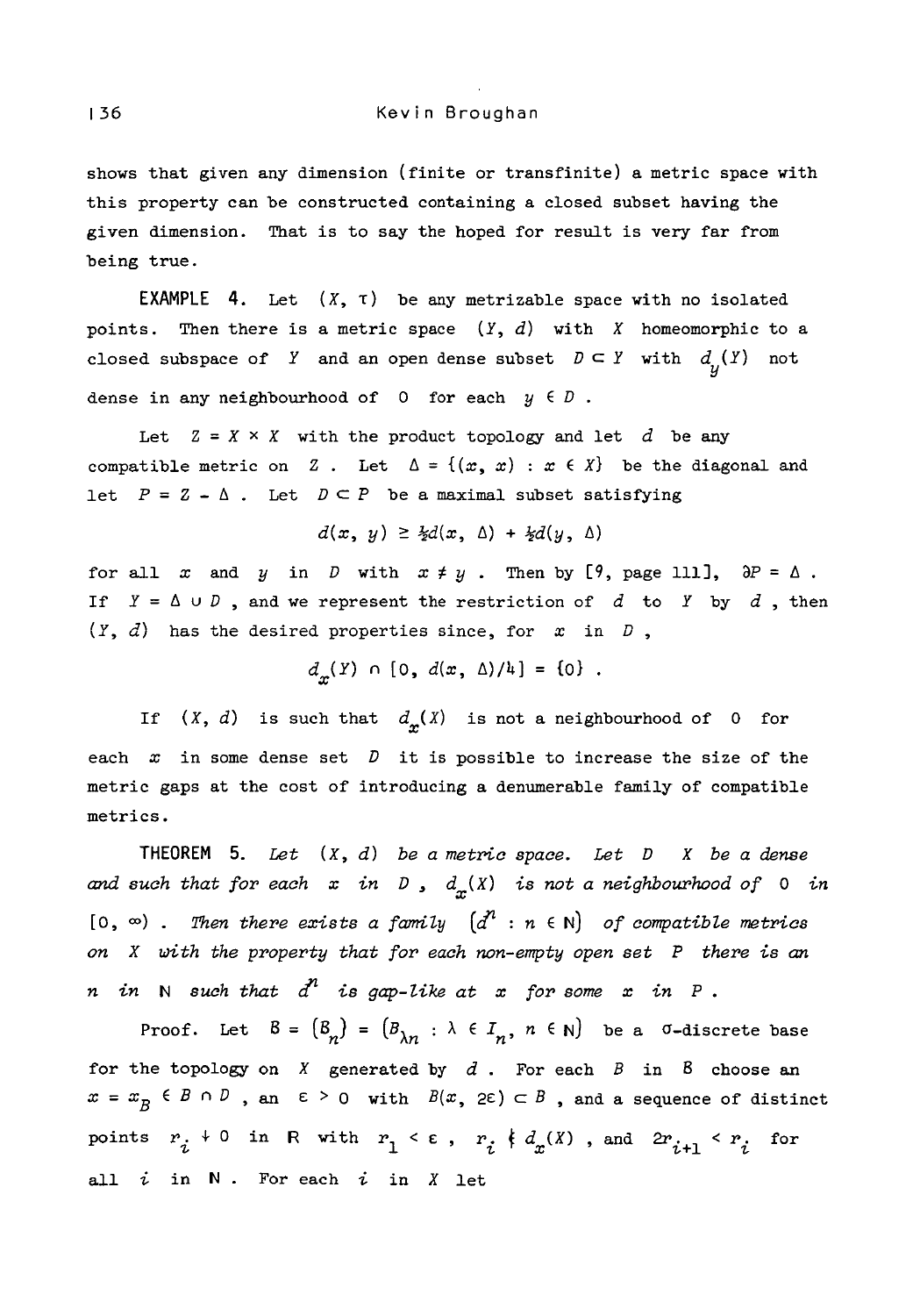$$
f_{B}(y) = \begin{cases} 0 & \text{if } y = x \\ r_{i+1} & \text{if } r_{i+1} < d(x, y) < r_{i} \\ 0 & \text{if } r_{1} < d(x, y) \end{cases}
$$

Then  $f_B$  is continuous on X and vanishes outside of B. Let  $n \in \mathbb{N}$ . Let

$$
d^{n}(x, y) = d(x, y) + \sum_{B \in \mathcal{B}_{n}} |f_{B}(x) - f_{B}(y)|.
$$

Then each  $d^n$  is a compatible metric on X. For all y in X,

$$
d^{n}(x_{B}, y) \notin [r_{i}+r_{i+1}, 2r_{i}]
$$
 for  $i \ge 2$ .

 **•**

Therefore the family  $(d^n)$  has the desired properties.

It is easy to see, by taking completions, that no metric on any dense subset of R can have any gaps in its metric values if it is uniformly equivalent to the usual metric. The following theorem indicates that when the subset is contained in the irrational numbers, the usual metric can be expressed as the uniform limit of a sequence of compatible metrics having gaps at each point.

LEMMA 6. Let P be the irrational numbers. Then there exists a compatible metric  $\rho$  on  $P$  such that  $\rho$  is gap-like on  $P$  and such that

 $|\rho(x, y)-|x-y|| \leq 1$ 

for each  $x$  and  $y$  in  $P$ .

Proof. For  $k \in \mathbb{Z}$  and  $n \in \mathbb{N} \cup \{0\}$  let  $\xi(k, n) = k \cdot 2^{-n}$ . Let  $D(k, n) = [\xi(k, n), \xi(k+1, n)] \cap P$ . Then  $[D(k, n) : k \in \mathbb{Z}, n \in \mathbb{N} \cup \{0\}]$ is a sieve for  $P$  ([2]) and generates the usual topology.

If  $x$  and  $y$  are in  $P$  let

$$
\beta(x, y) = \begin{cases}\n0 & \text{if } x = y, \\
\min\{2^{-n} : x \text{ and } y \text{ are both in } D(k, n) \text{ for some } k\}, \\
1 & \text{if } x \text{ and } y \text{ are in no common } D(k, n).\n\end{cases}
$$

Then  $\beta$  is a compatible metric on  $P$ . Define another compatible metric by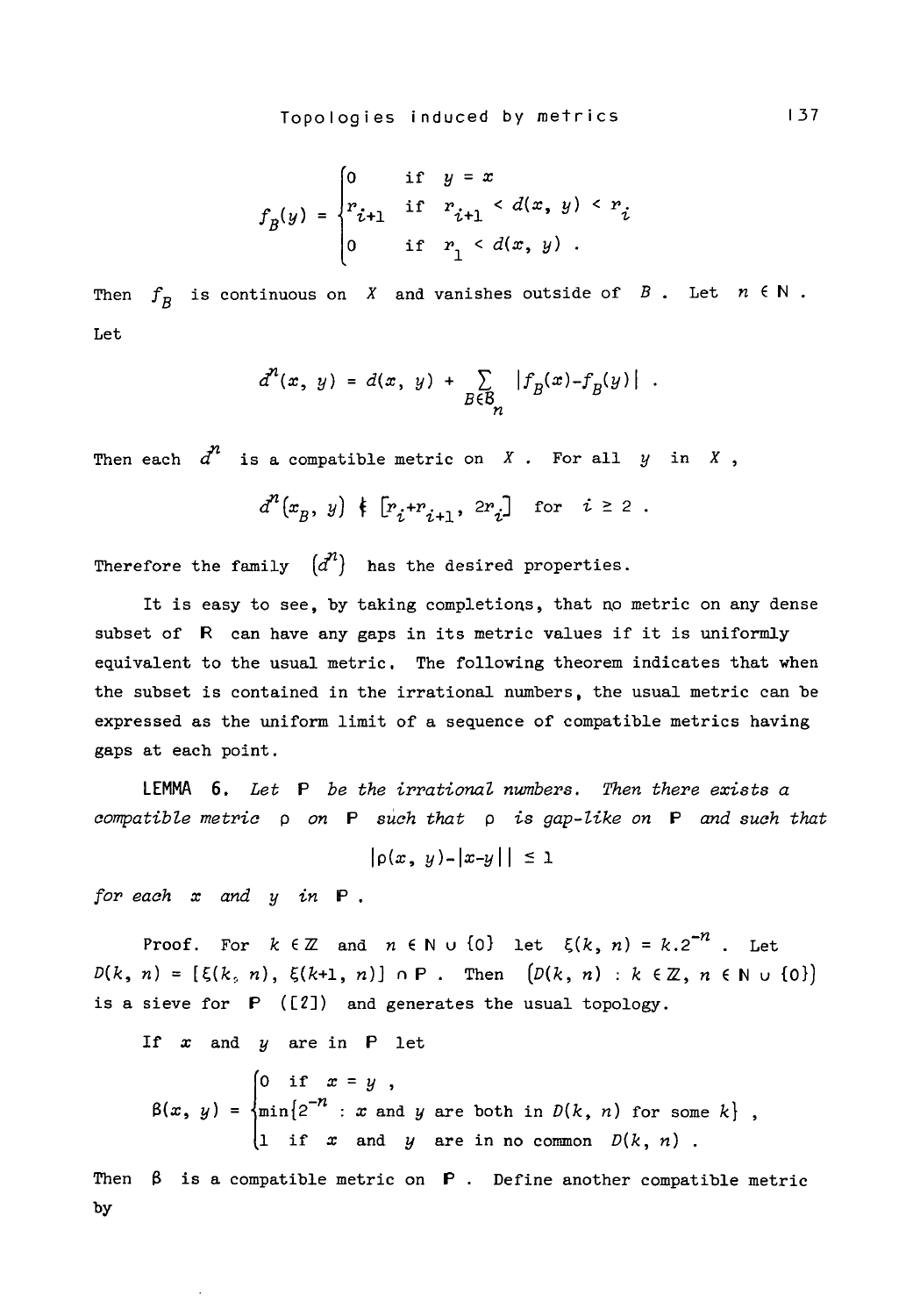$$
\rho(x, y) = |x-y| + \beta(x, y).
$$

oo

Then  $|\rho(x, y) - |x-y|| \leq 1$  for all x and y in P.

Let  $y \in \mathbb{P}$  be fixed. Then  $y = n + \sum_{i=1}^{n} \varepsilon(i) 2^{-\nu}$  where  $\varepsilon(i) \in \{0, 1\}$  $\sim$ for each  $\epsilon$  and  $\kappa \in \mathbb{R}$ . We will prove the following claim. there exists an infinite subsequence  $\left[\frac{\partial f}{\partial y}\right]$  such that for all  $y$  in N,  $\varepsilon(f(i)) = 0$  and  $\varepsilon(f(i)+1) = 0$  or an infinite subsequence  $(\varepsilon(g(i)))$ such that  $\varepsilon(g(i)) = 1$  and  $\varepsilon(g(i)+1) = 1$  for all i in N. If not, either  $\varepsilon(2i) = 1$  and  $\varepsilon(2i+1) = 0$  or  $\varepsilon(2i) = 0$  and  $\varepsilon(2i+1) = 1$  for all i sufficiently large. In either case  $y \in \mathbb{Q}$  which is impossible. Hence a subsequence of one or other of the different forms must exist.

Let  $\eta > 0$  be given. Let i in N be such that  $i \ge 3$  and  $3.2^{-\nu}$  < n · Let  $\varepsilon(i)$  = 1 and  $\varepsilon(i+1)$  = 1 . (The proof when  $\varepsilon(i)$  = 0 and  $\varepsilon(i+1) = 0$  is similar and is omitted.)

There is a k in Z with  $\xi(k, i-2) < y < \xi(k+1, i-2)$ . Assume  $\varepsilon(i-1) = 0$  and  $\varepsilon(i+2) = 0$ . The proof for the three other possibilities is omitted. Then  $\xi(8k+3, i+1) < y < \xi(2k+1, i-1)$ . Let  $E = \mathbb{P} \cap [\xi(k, i-2), \xi(k+1, i-2)]$ . Divide E into four disjoint intervals  $A$ ,  $B$ ,  $C$  and  $D$  defined below:

$$
A = P \cap [\xi(2k+1, i-1), \xi(k+1, i-2)],
$$
  

$$
B = P \cap [\xi(k, i-2), \xi(k+1, i)],
$$
  

$$
C = P \cap [\xi(k+1, i), \xi(8k+3, i+1),
$$

and

$$
D = \mathbb{P} \cap [\xi(8k+3, i+1), \xi(2k+1, i-1)].
$$

If  $x \in A$  then  $\beta(x, y) = 4.2^{-t}$ ; if  $x \in B$  then  $\beta(x, y) = 2.2^{-t}$ if  $x \in C$  then  $\beta(x, y) = 2^{-\nu}$ ; and if  $x \in D$  then  $\beta(x, y) \leq 2^{-\nu + 1}$ .

The following inequalities are true in the given subsets:

if  $x \in A$  ,  $\rho(x, y) > y$  -  $(kk+1)2^{-2}$  + 2.2<sup>-2</sup> ; if  $x \in B$ ,  $\rho(x, y) \ge y$  -  $(k+1)2^{-\nu}$  + 2.2<sup>- $\nu$ </sup> if  $x \in A$ ,  $\rho(x, y) \leq y - (\frac{1}{2}k+1)2^{-i} + 2^{-i}$ ;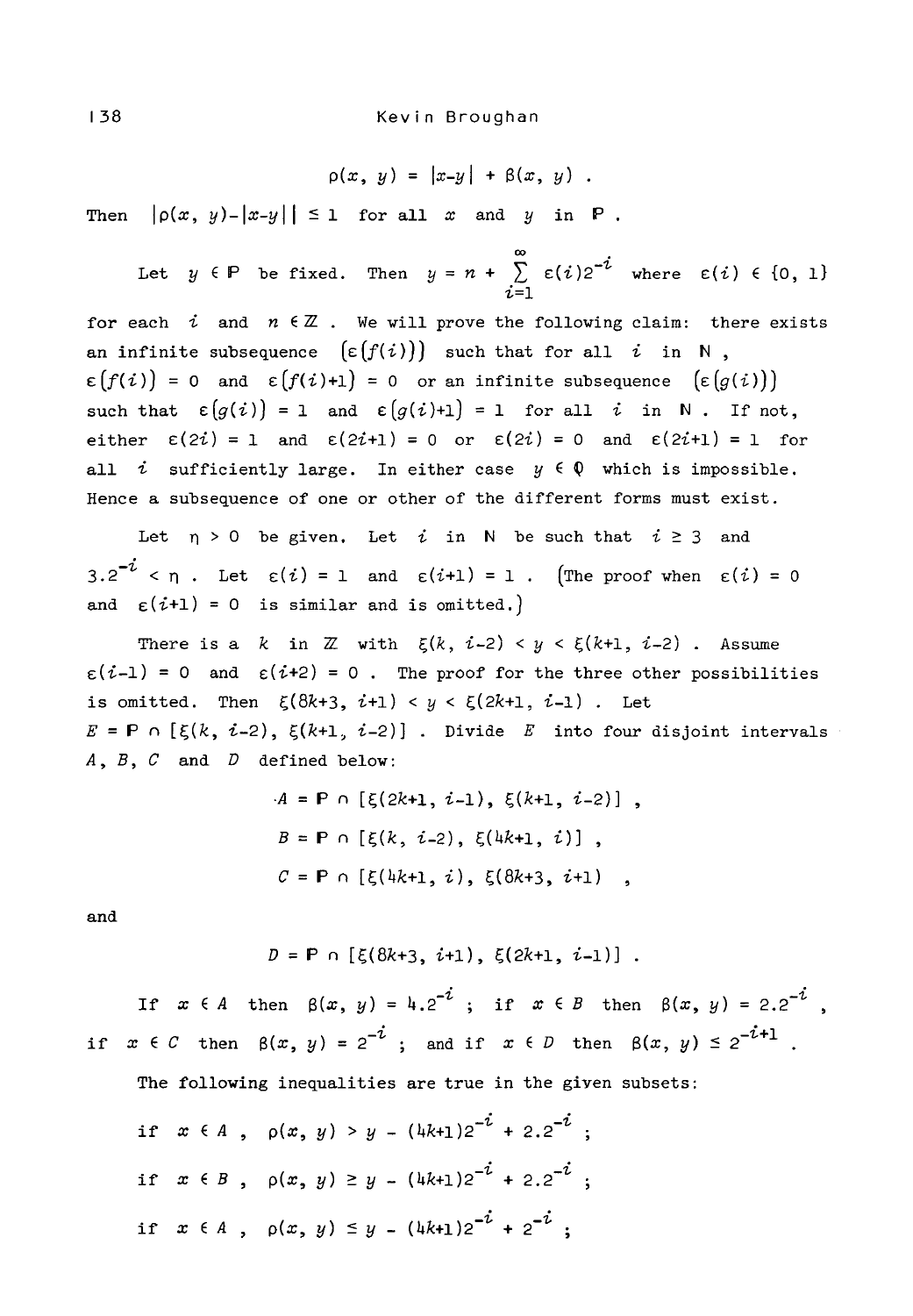if 
$$
x \in D
$$
,  $\rho(x, y) < y$  -  $(4k+1)2^{-i} + 2^{-i}$ .  
\nIf  $x \notin E$  then  $\beta(x, y) \ge 2^{-i+2}$  and therefore  
\n $\rho(x, y) > 2^{-i+2} > 3 \cdot 2^{-i}$ .

From these inequalities it follows that

$$
\rho_y(\mathsf{P}) \, \cap \, \left[y_-(\mathsf{4k+1})2^{-i} + 2^{-i}, \ y_-(\mathsf{4k+1})2^{-i} + 2 \cdot 2^{-i}\right] \, = \, \emptyset \, \, .
$$

Because  $y - (\frac{1}{k+1})2^{-i} < 2^{-i}$  the right hand end point of the above missing interval is less than  $3.2^{-i}$  and  $3.2^{-i}$  < n be choice of i. Hence  $\rho_{\nu}(\mathbf{P})$  is not dense in any neighbourhood of 0. //

**THEOREM** 7. There exists a sequence  $(d^n)$  of compatible metrics on **P** such that, for each x in **P** and n in N,  $d_{\pi}^{n}(\mathbb{P})$  is not dense in any neighbourhood of 0 in  $[0, \infty)$ , and such that  $d^{n}(x, y) \rightarrow |x-y|$ uniformly on P .

Proof. By Theorem 4 there is a compatible metric  $\rho$  on  $P$  with  $|p(x, y)-|x-y|| \leq 1$  for x, y in P. Then, if  $n \in \mathbb{N}$ ,  $|\rho(nx, ny)-|nx-ny|\ \leq 1$ , and therefore  $|(1/n)\rho(nx, ny)-|x-y|\ \leq 1/n$ . Let  $d^{n}(x, y) = (1/n)\rho(nx, ny)$ . Then the sequence  $(d^{n})$  has the desired properties. //

### **G,. supersets of zero dimensional subsets**

In the following lemma a new proof is presented of the result that every subset having large inductive dimension  $n$  of less of a metrizable space has a  $G_{\kappa}$  superset also having dimension n or less [7, Theorem  $1.4$ , page  $241$ ].

**LEMMA** 8. Let  $(X, \tau)$  be metrizable and let  $A \subset X$  have Ind  $A \le n$ . Then there is a  $G_{\delta}$  subset B of X with  $A \subset B$  and Ind  $B \leq n$ .

**Proof.** If  $A \neq \emptyset$  and Ind  $A = 0$  there is a compatible metric d on A with values in  $H = \{1/n : n \in \mathbb{N}\}\cup\{0\}$ , [1]. The metric d may be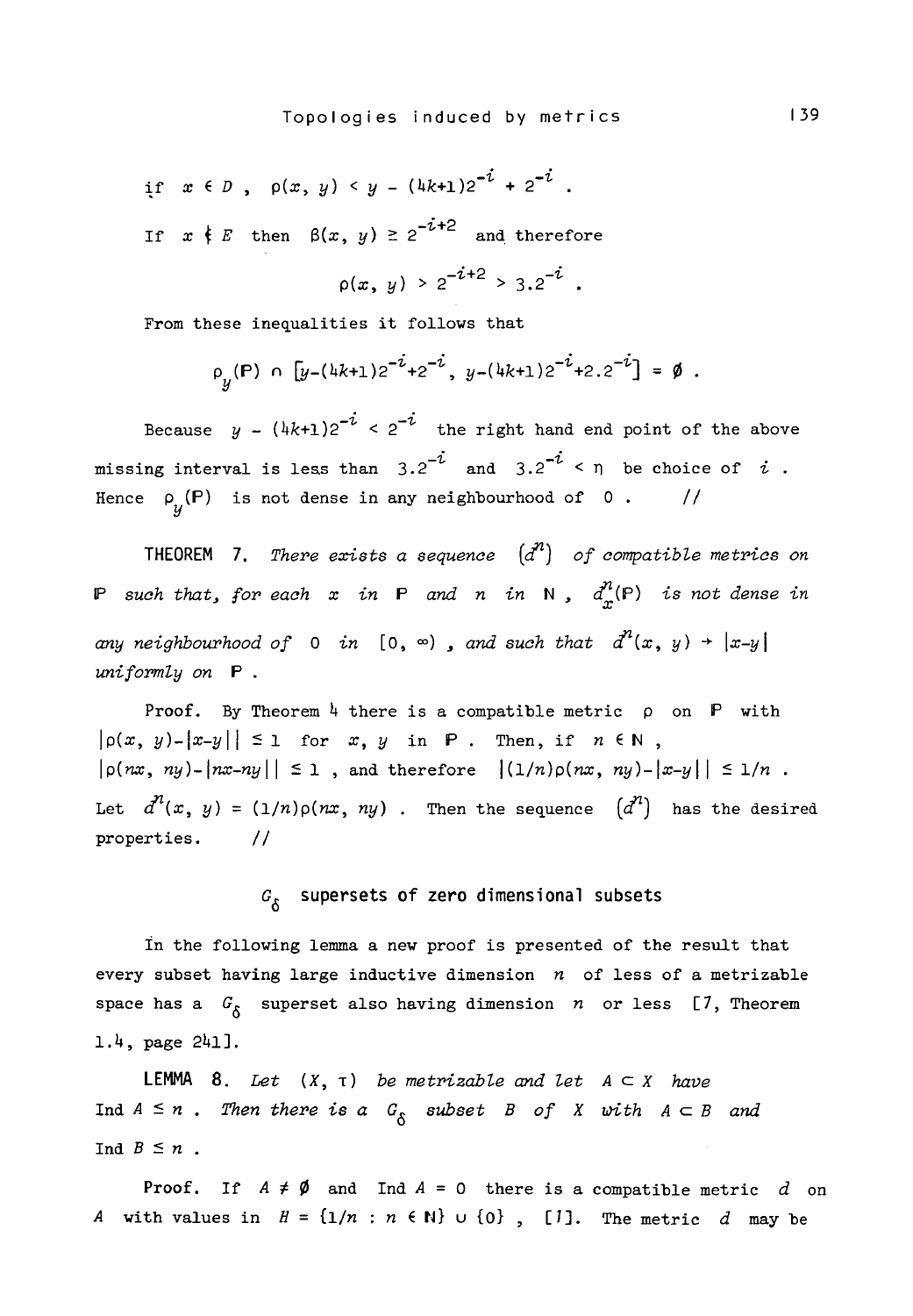extended to a compatible metric  $\hat{d}$  on a  $G_{\hat{K}}$  superset of A with  $A \subset B \subset c1(A)$  [10, Problem 24M, page 185]. Necessarily  $\hat{d}(B \times B) \subset H$ . Therefore Ind  $B = 0$ . If Ind  $A \le n$  there exist  $A_0$ , ...,  $A_n$  in X with  $A = A_0 \cup ... \cup A_n$  and Ind  $A_i \leq 0$  for all  $i$ . For each  $i$  let  $B_i$  be a  $G_{\delta}$  superset of  $A_i$  with Ind  $B_i = 0$ . Then  $B = B_0 \cup ... \cup B_n$ is a  $G_{\kappa}$  superset of A and Ind  $B \leq n$ . //

The following result guarantees the existence of a reasonably large zero dimensional subset in any metrizable space.

LEMMA 9. *Let {X,* x) *be metrizable. Then there is a dense G&*  $subset B$  of X with  $Ind B = 0$ .

Proof. Let  $d$  generate  $\tau$ . For each  $n$  in N let  $D_n$  be a maximal subset of X with  $D_{n+1} \supset D_n$  and  $d(x, y) \supseteq 1/n$  for each x and y in  $D_n$  with  $x \neq y$ . Then  $A = \bigcup_{n=1}^{\infty} D_n$  is  $\sigma$ -discrete and hence Ind  $A = 0$ . Let B be a  $G_{\delta}$  superset of A with Ind  $B = 0$ . Since A is dense  $[5, page 168]$ , so also is  $B$ . //

Using Lemma 9 we can prove a theorem similar in spirit to the following result of Reed: if we assume Goedel's axiom of constructibility (often abbreviated to  $V = L$ ) then any normal and first countable space in which every subset is an  $F_{\sigma}$  is necessarily  $\sigma$ -discrete [8, page 46]. We obtain the following result without making any special set theoretical assumptions.

THEOREM 10. Let  $(X, \tau)$  be completely metrizable and such that each dense  $G_{\delta}$  subset is an  $F_{\sigma}$ . Then Ind X = 0.

Proof. Let  $P = \bigcup \{Q \in \tau : \text{Ind } Q = 0\}$ . Then by [7, Theorem 4.12, page 173], Ind  $P = 0$ . If  $Y = X - P$  is non-empty then Y is completely metrizable and has no non-empty open subsets having large inductive dimension zero. Let  $B \subset Y$  be a dense (in Y ) G subset of Y having Ind  $B = 0$  . Then  $B$  is  $G_{\mathcal{S}}$  in  $X$  and hence, by hypothesis,  $B = \bigcup F_{\mathcal{S}}$  $i=1$   $\epsilon$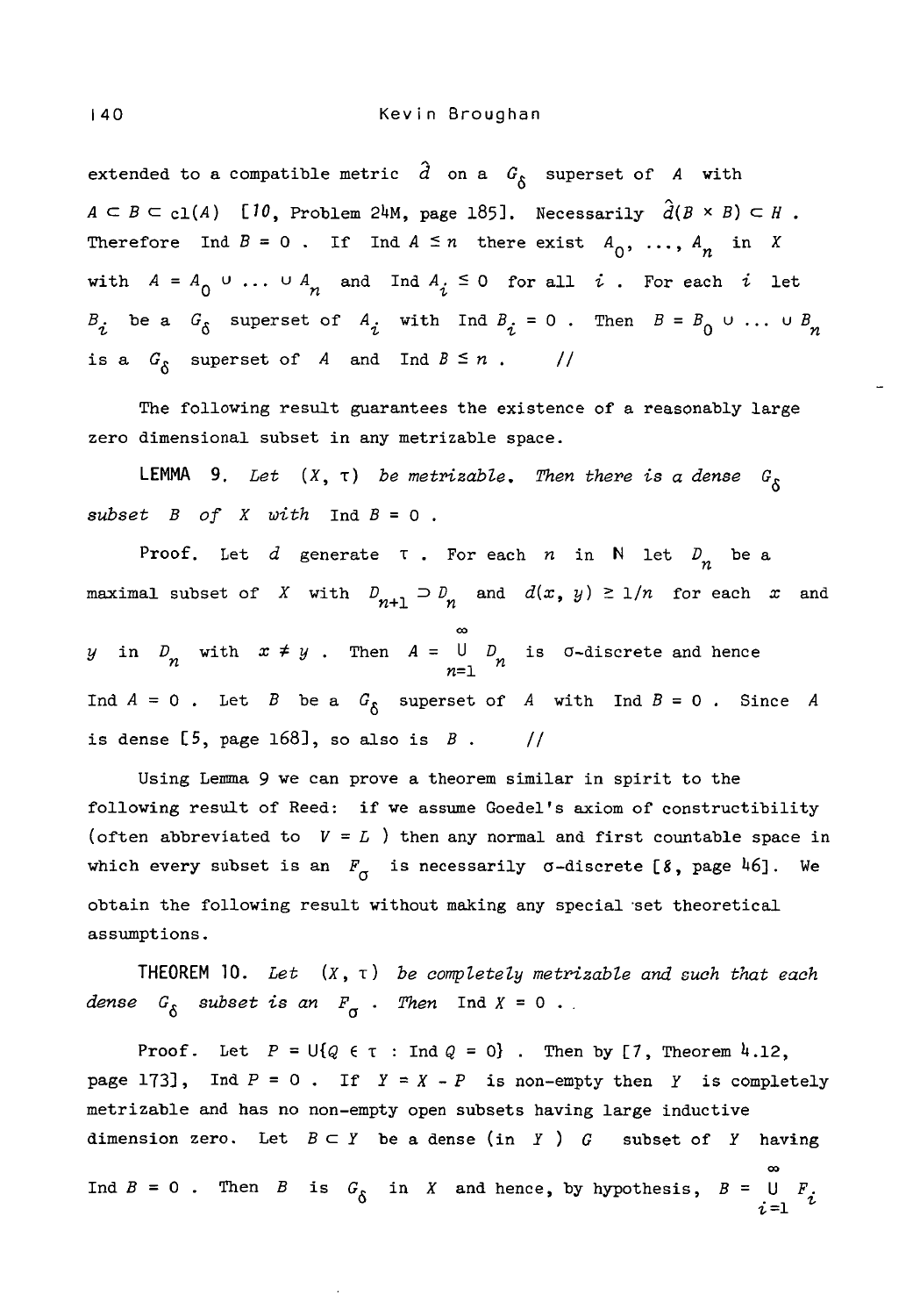for some family  $(F_i)$  of closed subsets of *Y*. Since *B* is  $G^<sub>6</sub>$  and  $\infty$ dense in Y , Y - B = U  $H$  for some family  $\{H$ <sub>j</sub> of closed subset of  $j=1$   $\bullet$ *Y* having  $H_j^{\circ} = \emptyset$  for each *j*. Therefore, because  $Y = \bigcup_i F_i$  *j*  $\bigcup_j H_j$  *j* and is Baire there is an i in N with  $F_i^0 \neq \emptyset$ . But then, Ind  $F_{i}^0 = 0$ since  $F_i \subset B$ . This contradicts the assumption that Y has no non-empty subsets with dimension zero and therefore the assumption that  $Y$  is nonempty. Hence Ind  $X = 0$ . //

#### **References**

- [1] K.A. Broughan, "A metric characterizing Cech dimension zero", Proc. Amer. Math. Soc. 39 (1973), 437-440.
- [2] K.A. Broughan, "Metrization of spaces having Cech dimension zero", Bull. Austral. Math. Soc. 9 (1973), 161-168.
- [3] Kevin A. Broughan, Invariants for real-generated uniform topological and algebraic categories (Lecture Notes in Mathematics, **491.** Springer-Verlag, Berlin, Heidelberg, New York, 1975).
- [4] Kevin Broughan, "Four metric conditions characterizing Cech dimension zero", Proc. Amer. Math. Soc. 64 (1977), 176-178.
- [5] W.W. Comfort, "A survey of cardinal invariants", General Topology Appl. 1 (1971), 163-199.
- [6] R. Engelking, Outline of general topology (translated by K. Sieklucki. North-Holland, Amsterdam; PWN - Polish Scientific Publishers, Warsaw; 1968).
- [7] A.R. Pears, Dimension theory of general spaces (Cambridge University Press, Cambridge, New York, Melbourne, 1975).
- [8] Mary Ellen Rudin, Lectures on set theoretic topology (Conference Board of the Mathematical Sciences, Regional Conference Series in Mathematics, 23. American Mathematical Society, Providence, Rhode Island, 1975).